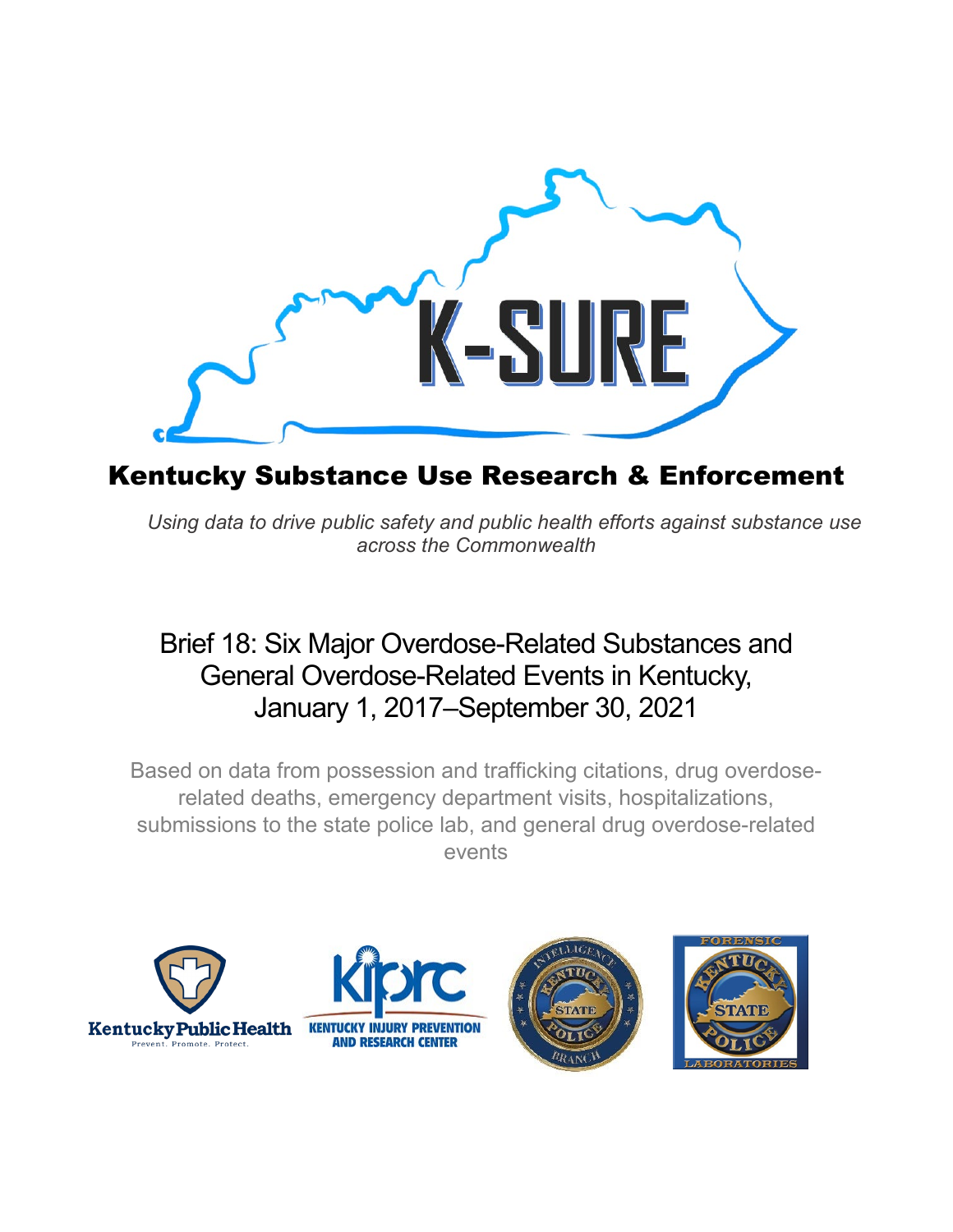Produced by the Kentucky State Police Intelligence Branch and the Kentucky Injury Prevention and Research Center, as bona fide agent for the Kentucky Department for Public Health.

This report is supported by: Centers for Disease Control and Prevention grant NU17CE924971. Report contents are solely the responsibility of the authors and do not necessarily represent the official views of the funders.

#### *Suggested citation:*

Kentucky Substance Use Research & Enforcement. Six Major Overdose-Related Substances and General Overdose-Related Events in Kentucky, January 1, 2017–September 30, 2021. *K-SURE Brief (No.18),* May 2022*.*

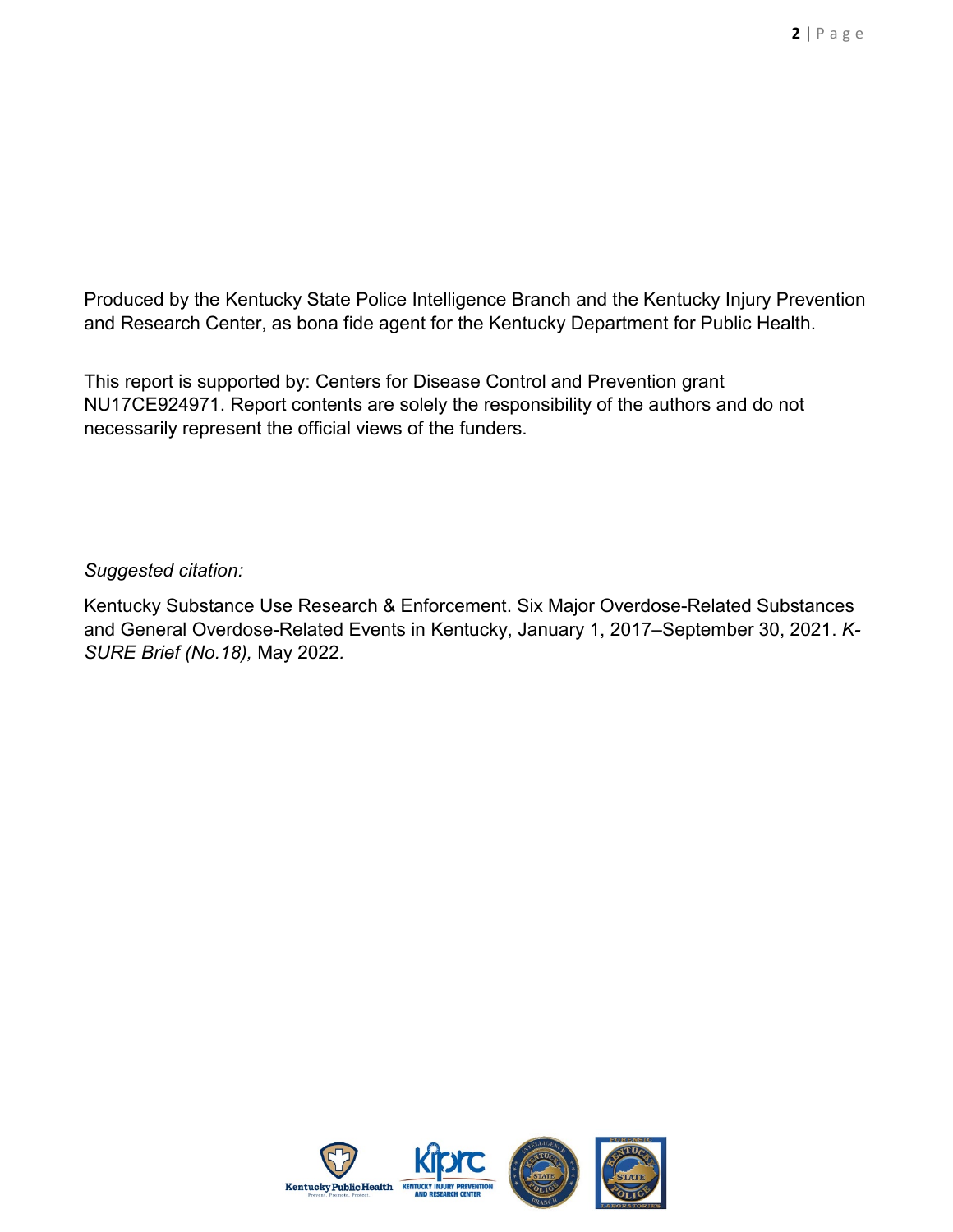# **Table of Contents**

|                                                                  | 4   |
|------------------------------------------------------------------|-----|
|                                                                  | 5   |
|                                                                  | 6   |
| Methamphetamine-Related Events<br>Methamphetamine-Related Events | 7   |
|                                                                  | 8   |
|                                                                  | - 9 |
|                                                                  | 10  |
|                                                                  | 11  |
|                                                                  | 12  |

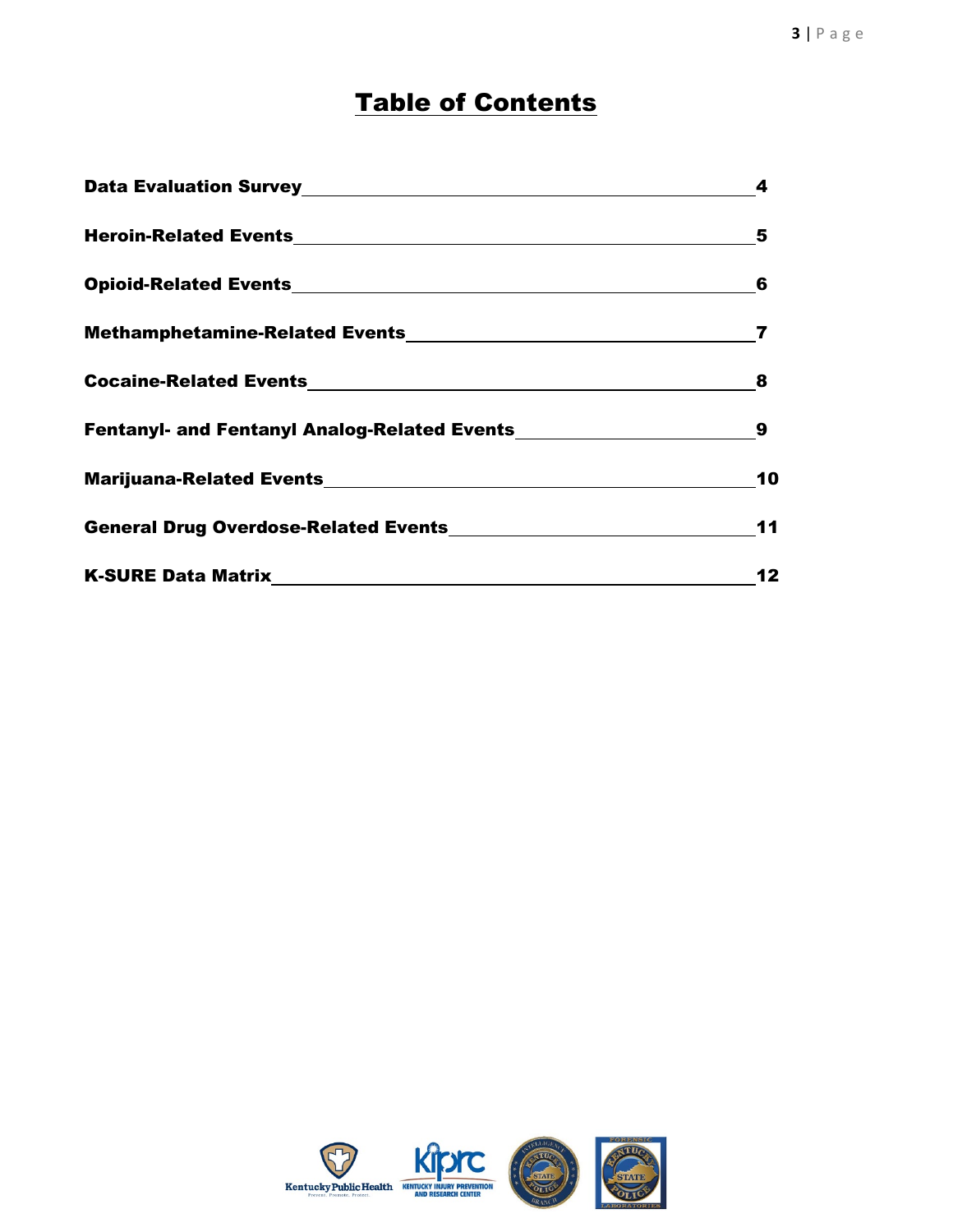## <span id="page-3-0"></span>Data Evaluation Survey



We would like to hear your feedback on the Kentucky Substance Use Research &

Enforcement (K-SURE) briefs and other outputs you use. This will help us improve

future K-SURE briefs, stakeholder engagement, dissemination, and audience

receptivity. You can find the survey here:

[https://uky.az1.qualtrics.com/jfe/form/SV\\_bDzBAlOXZprzO85](https://uky.az1.qualtrics.com/jfe/form/SV_bDzBAlOXZprzO85) 



Thank you in advance!

- The K-SURE Team -

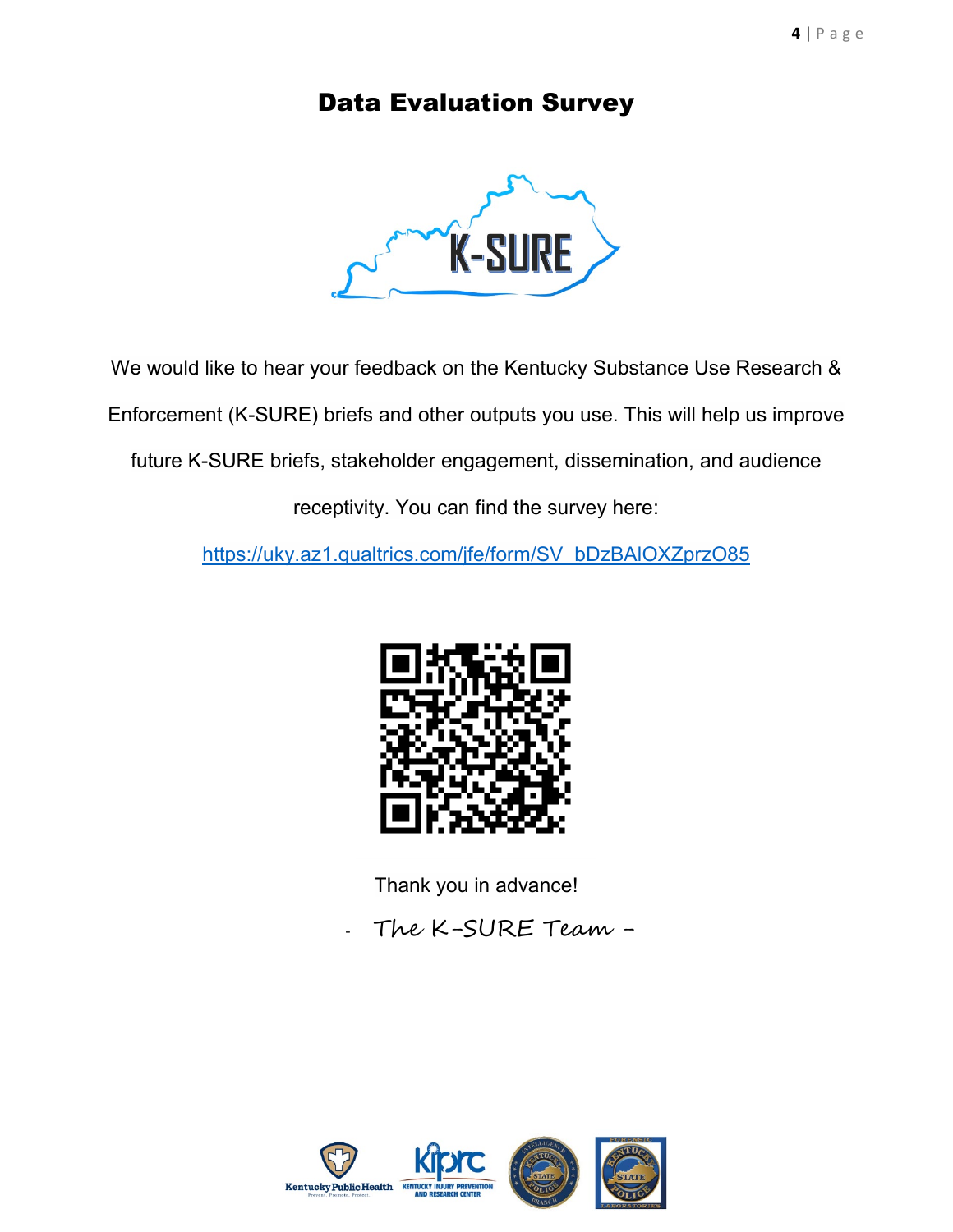<span id="page-4-0"></span>

## Heroin-Related Events

Data are provisional and subject to change. The number of citations could be greater than the number of individuals cited; citations are with over 90% of law enforcement agencies reporting. Deaths are based on drug overdose-related deaths among Kentucky residents. Drug overdose-related hospitalizations represent encounters of care among Kentucky residents and could be greater than the number of individual patients treated in acute care facilities. Drug overdose-related emergency department visits represent encounters of care among Kentucky residents and could be greater than the number of individual patients treated. Tested lab submission data represent those substances submitted to the lab for identification purposes; quantity is not reflected. Lab data represent submissions tested within the corresponding time frame; submission date is not reflected. Testing of submissions is based on those items supporting the highest-tier charge(s).

Data sources: Kentucky Open Portal System; Kentucky Death Certificate Database, Office of Vital Statistics, Cabinet for Health and Family Services; Kentucky Outpatient Claims Files, Office of Health and Data Analytics, Cabinet for Health and Family Services; Kentucky Inpatient Hospitalization Claims Files, Kentucky Office of Health and Data Analytics, Cabinet for Health and Family Services; Kentucky State Police Crime Laboratory.

- Heroin possession citations decreased by 18.6% from January 2017 through September 2021; no change was observed from Q2 2021 through Q3 2021.
- Heroin trafficking citations decreased by 53.4% from January 2017 through September 2021 and by 35.5% from April 2021 through September 2021.
- Kentucky resident heroin-related deaths declined by 82.2% from January 2017 through September 2021 and by 77.8% from Q2 2021 through Q3 2021.
- Both heroin-related emergency department (ED) visits and inpatient hospitalizations declined from January 2017 through September 2021 (by 58.4% and 46.9%, respectively) and from Q2 2021 through the Q3 2021 (by 7.1% and 2.7%, respectively).
- Heroin-related tested lab submissions decreased 69.7% from January 2017 through September 2021 (heroin accounted for 7.2% of the total tested submissions from January 2017 through September 2021 [data not shown]) but decreased 27.3% from Q2 2021 through Q3 2021.
- Overall, total heroin-related events (possession and trafficking citations, deaths, emergency department visits, hospitalizations, and tested lab submissions) decreased by 52.8% from the beginning of 2017 through the end of September 2021. Heroin-related events decreased by 11.2% from Q2 2021 through Q3 2021.

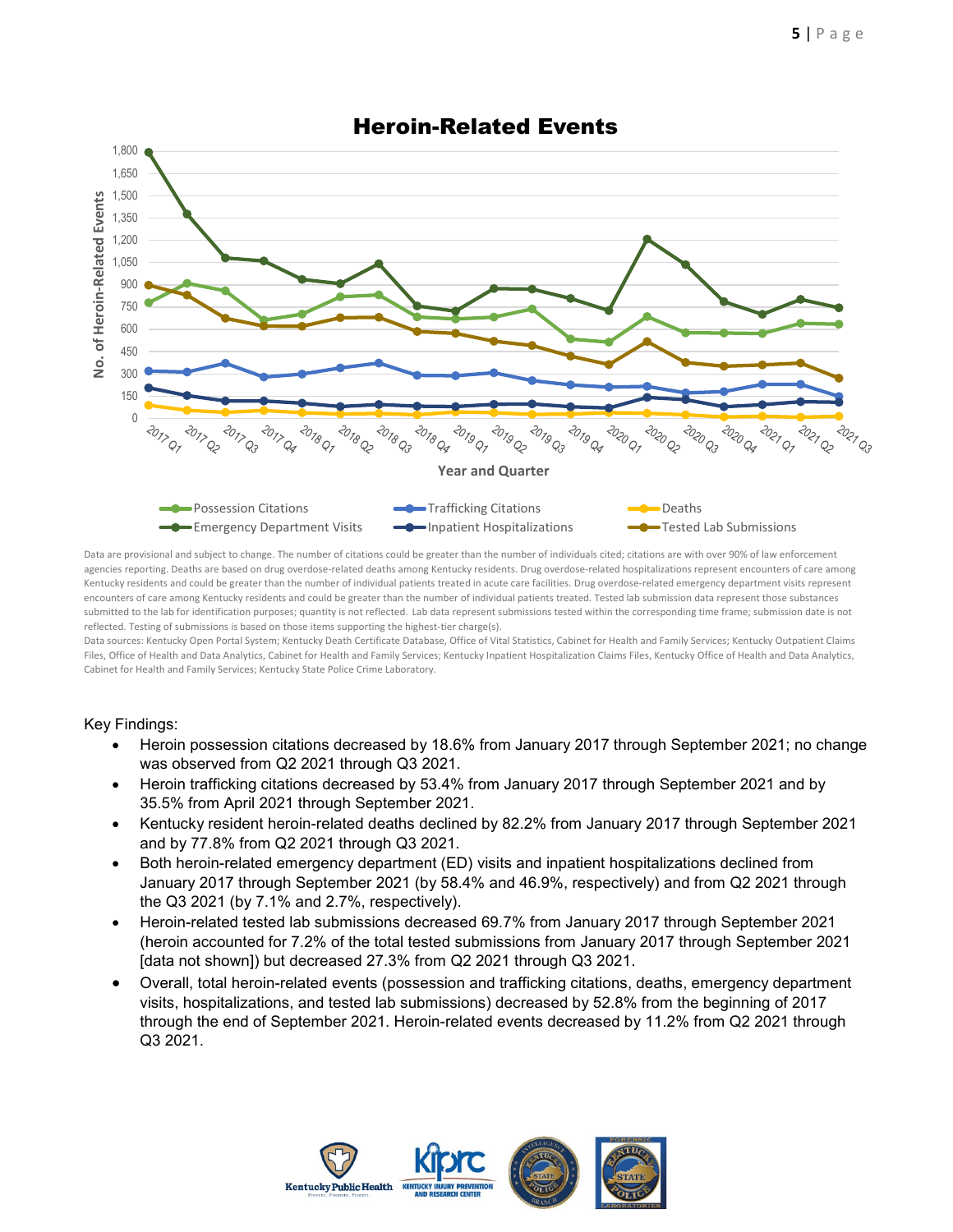<span id="page-5-0"></span>

## Opioid-Related Events

Data are provisional and subject to change. Opioid-related events reflect non-heroin- and non-fentanyl-related opioids. The number of citations could be greater than the number of individuals cited; citations are with over 90% of law enforcement agencies reporting. Deaths are based on drug overdose-related deaths among Kentucky residents. Drug overdose-related hospitalizations represent encounters of care among Kentucky residents and could be greater than the number of individual patients treated in acute care facilities. Drug overdose-related emergency department visits represent encounters of care among Kentucky residents and could be greater than the number of individual patients treated. Tested lab submission data represent those substances submitted to the lab for identification purposes; quantity is not reflected. Lab data represent submissions tested within the corresponding time frame; submission date is not reflected. Testing of submissions is based on those items supporting the highest-tier charge(s). Data sources: Kentucky Open Portal System; Kentucky Death Certificate Database, Office of Vital Statistics, Cabinet for Health and Family Services; Kentucky Outpatient Claims Files, Office of Health and Data Analytics, Cabinet for Health and Family Services; Kentucky Inpatient Hospitalization Claims Files, Kentucky Office of Health and Data Analytics, Cabinet for Health and Family Services; Kentucky State Police Crime Laboratory.

- Opioid possession citations decreased by 43.3% from Q1 2017 through Q3 2021 and increased by 2.6% from Q2 2021 through Q3 2021.
- Opioid trafficking citations decreased by 55.4% from Q1 2017 through Q3 2021, and no change was observed from Q2 2021 through Q3 2021.
- Opioid-related emergency department visits increased by 71.8% from Q1 2017 through Q3 2021 and by 5.5% from the Q2 2021 through Q3 2021.
- Opioid-related inpatient hospitalizations declined by 28.3% from Q1 2017 through Q3 2021 and by 12.9% from Q2 2021 through Q3 2021.
- Kentucky resident opioid-related deaths increased by 61.0% from Q1 2017 through Q3 2021, and no change was observed from Q2 2021 through Q3 2021.
- Tested lab submissions that positively identified opioids decreased by 30.3% from 2017 through Q3 2021 and increased by 5.8% from Q2 2021 through Q3 2021. Opioids accounted for 8.5% of the total tested submissions from Q1 2017 through Q3 2021 (data not shown).
- Opioids and their devastating effects remain prevalent throughout the Commonwealth, with a 3% increase in opioid-related events from Q1 2017 through Q3 2021 and a 1% decline from Q2 2021 through Q3 2021.

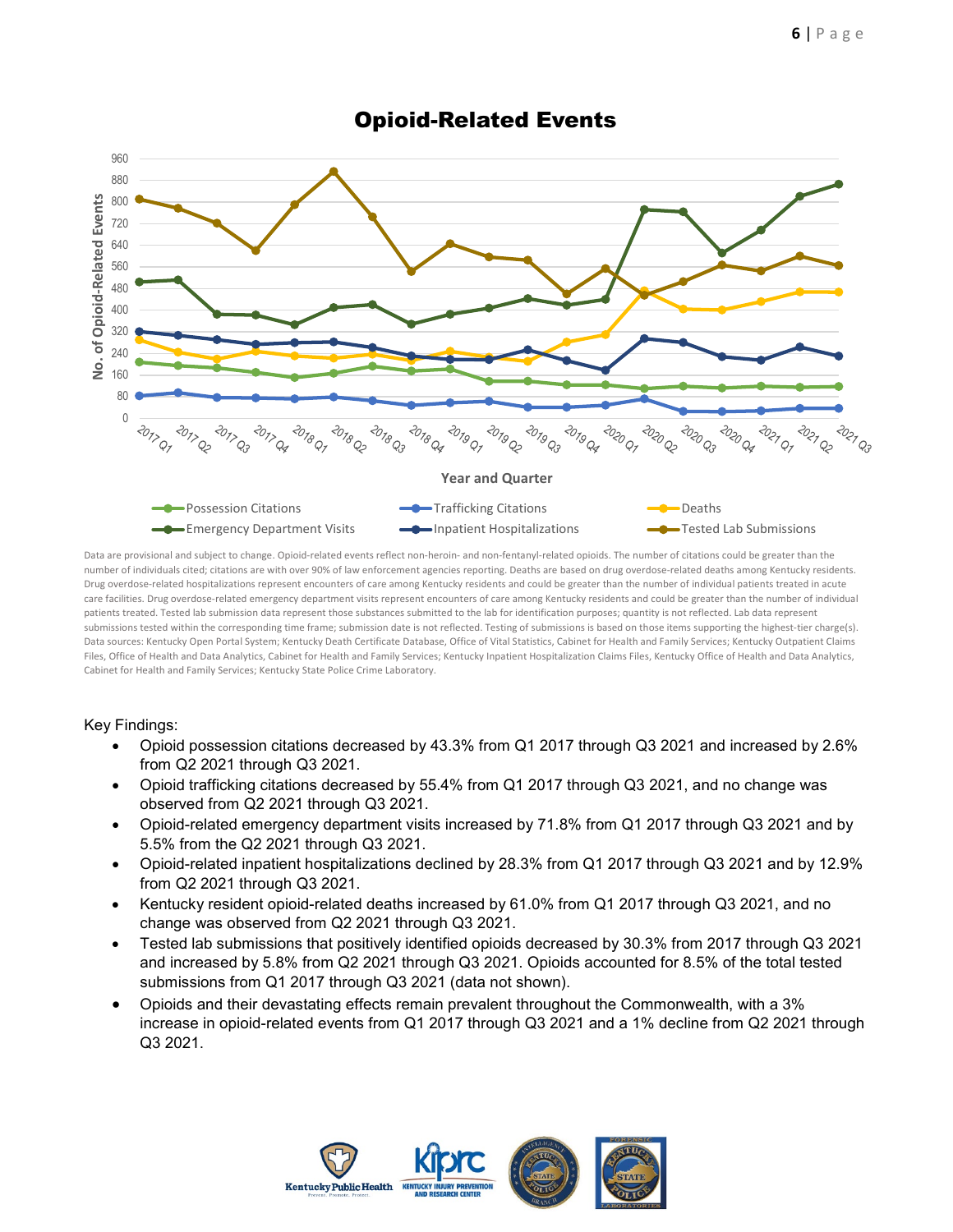<span id="page-6-0"></span>

### Methamphetamine-Related Events

Data are provisional and subject to change. The number of citations could be greater than the number of individuals cited; citations are with over 90% of law enforcement agencies reporting. Deaths are based on drug overdose-related deaths among Kentucky residents. Drug overdose-related hospitalizations represent encounters of care among Kentucky residents and could be greater than the number of individual patients treated in acute care facilities. Drug overdose-related emergency department visits represent encounters of care among Kentucky residents and could be greater than the number of individual patients treated. Tested lab submission data represent those substances submitted to the lab for identification purposes; quantity is not reflected. Lab data represent submissions tested within the corresponding time frame; submission date is not reflected. Testing of submissions is based on those items supporting the highest-tier charge(s).

Data sources: Kentucky Open Portal System; Kentucky Death Certificate Database, Office of Vital Statistics, Cabinet for Health and Family Services; Kentucky State Police Crime Laboratory.

- Methamphetamine possession citations rose 23.6% and trafficking citations decreased by 25.1% from Q1 2017 through Q3 2021. Both methamphetamine possession and trafficking citations decreased from Q2 2021 through Q3 2021 (by 11.8% and 29.6%, respectively).
- A 223.6% increase in methamphetamine-related overdose deaths was observed among Kentucky residents from Q1 2017 through Q3 2021; all involved the use of more than one drug (polydrug use). A 2.2% increase in deaths occurred from Q2 2021 through Q3 2021.
- Tested lab submissions positively identifying methamphetamine increased by 75.1% from Q1 2017 through Q3 2021 and by 4.6% from Q2 2021 through Q3 2021. Methamphetamine remains the most common drug submitted to Kentucky State Police Laboratories (data not shown), accounting for 46.3% of the total tested submissions from Q1 2017 through Q3 2021 (data not shown).
- Methamphetamine use and distribution continue to threaten the Commonwealth's safety and health, as methamphetamine-related events increased by 41.6% from Q1 2017 through Q3 2021; meanwhile a 5.2% decrease in methamphetamine-related events occurred from Q2 2021 through Q3 2021.

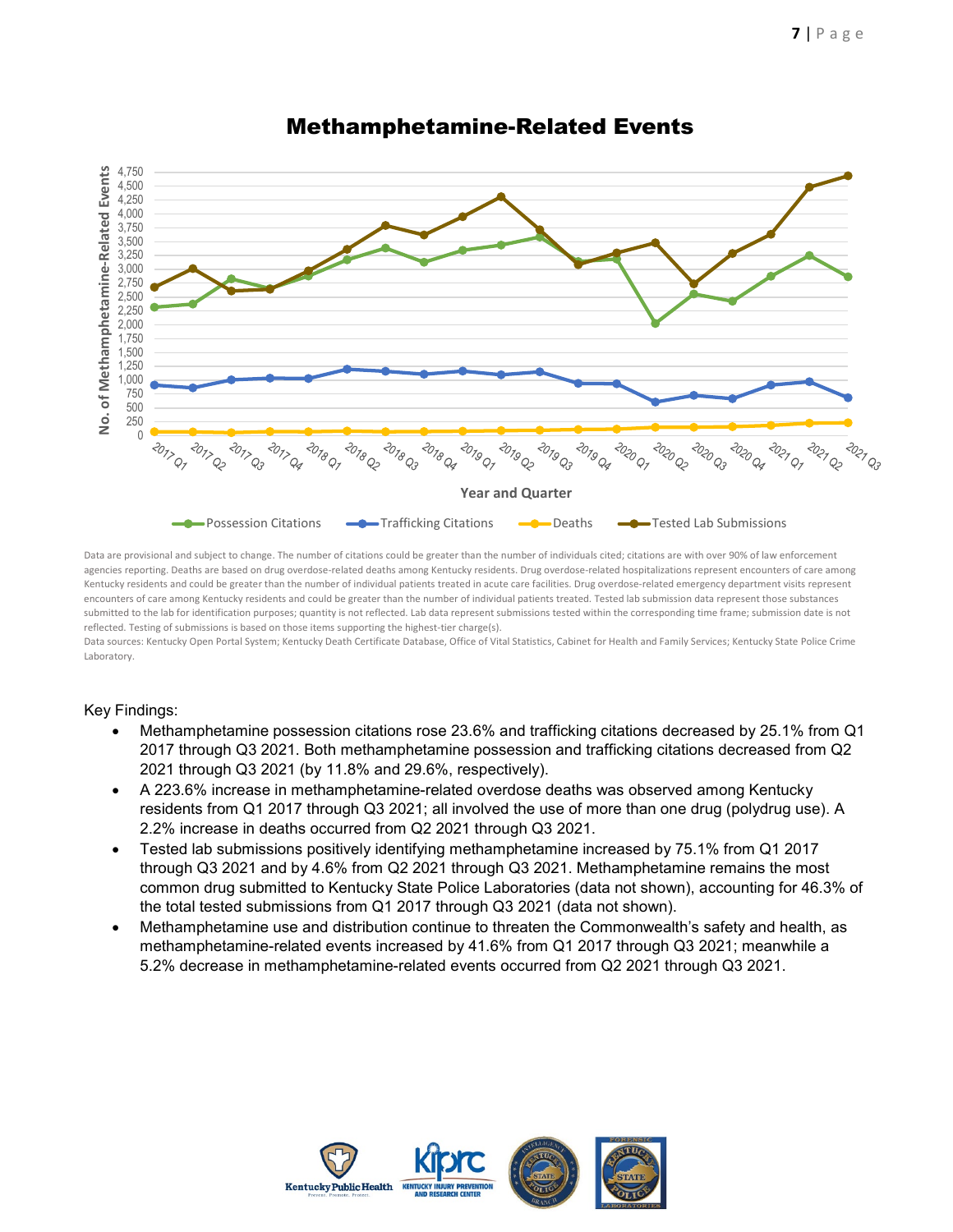<span id="page-7-0"></span>

Data are provisional and subject to change. The number of citations could be greater than the number of individuals cited; citations are with over 90% of law enforcement agencies reporting. Deaths are based on drug overdose-related deaths among Kentucky residents. Drug overdose-related hospitalizations represent encounters of care among Kentucky residents and could be greater than the number of individual patients treated in acute care facilities. Drug overdose-related emergency department visits represent encounters of care among Kentucky residents and could be greater than the number of individual patients treated. Tested lab submission data represent those substances submitted to the lab for identification purposes; quantity is not reflected. Lab data represent submissions tested within the corresponding time frame; submission date is not reflected. Testing of submissions is based on those items supporting the highest-tier charge(s).

Data sources: Kentucky Open Portal System; Kentucky Death Certificate Database, Office of Vital Statistics, Cabinet for Health and Family Services; Kentucky Outpatient Claims Files, Office of Health and Data Analytics, Cabinet for Health and Family Services; Kentucky Inpatient Hospitalization Claims Files, Kentucky Office of Health and Data Analytics, Cabinet for Health and Family Services; Kentucky State Police Crime Laboratory.

- Statewide cocaine possession and trafficking citations decreased (by 44.6% and 70.5%, respectively) from Q1 2017 through Q3 2021. Notably, possession and trafficking citations decreased from Q2 2021 through Q3 2021 (by 2.9% and 33.6%, respectively).
- Cocaine-related deaths increased by 5.8% from Q1 2017 through Q3 2021; an 8.3% decrease was observed from Q2 2021 through Q3 2021.
- Cocaine-related emergency department visits declined from Q1 2017 through Q3 2021 and from Q2 2021 through Q3 2021 (by 13.8% and 13.8%, respectively).
- Cocaine-related inpatient hospitalizations declined by 40.0% from Q1 2017 through Q3 2021 and by 8.7% from Q2 2021 through Q3 2021.
- Tested lab submissions positively identifying cocaine decreased by 43.8% from Q1 2017 to Q3 2021; a 12.5% increase occurred from Q2 2021 through Q3 2021. Cocaine accounted for 7.3% of the total tested lab submissions from Q1 2017 through Q3 2021 (data not shown).
- Overall, cocaine-related events decreased 46.1% from Q1 2017 through Q3 2021. However, a subtle decrease (1.6%) was observed from Q2 2021 through Q3 2021.

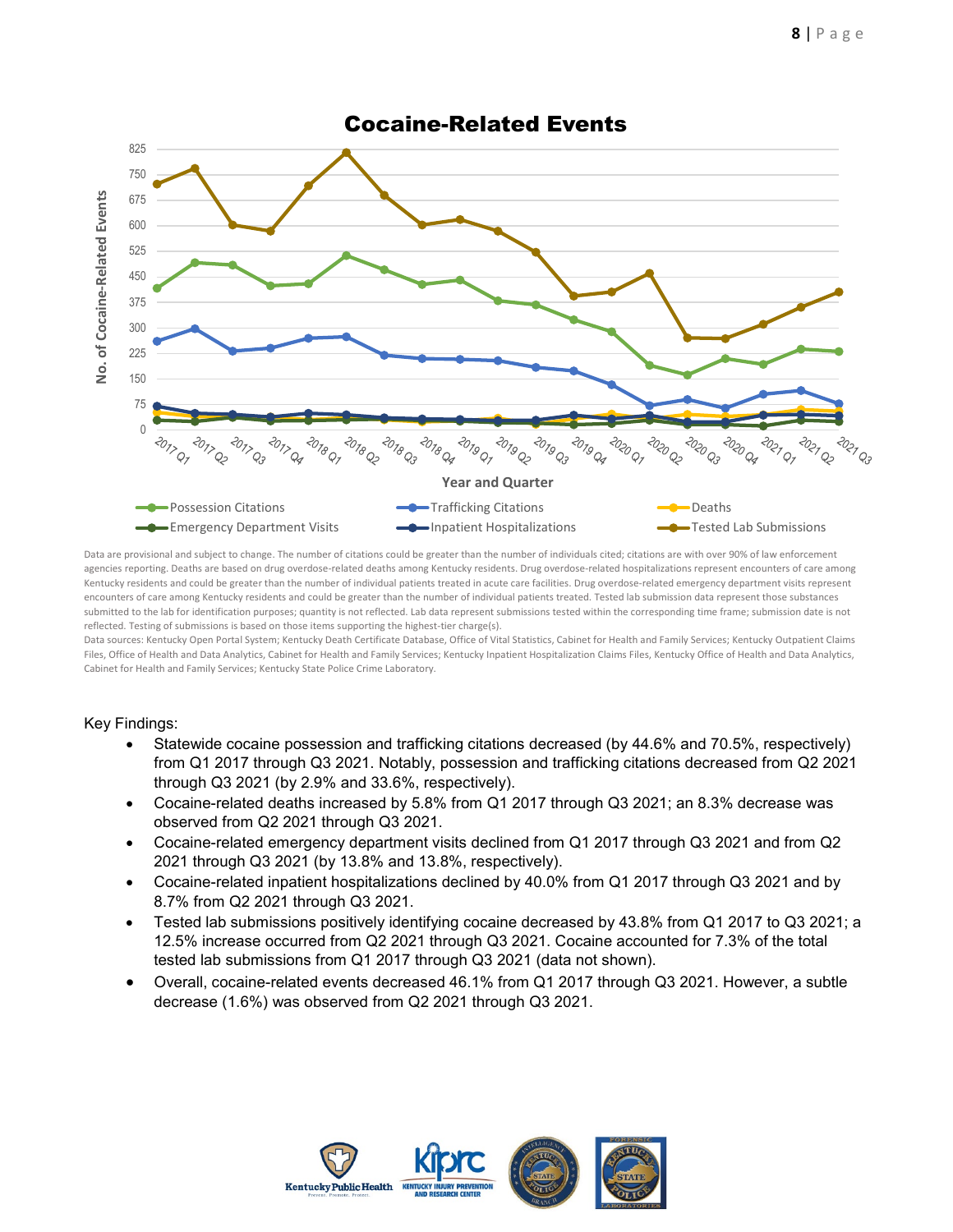

### Fentanyl- and Fentanyl Analog-Related Events

Data are provisional and subject to change. The number of citations could be greater than the number of individuals cited; citations are with over 90% of law enforcement agencies reporting. There are no Kentucky Revised Statute codes for fentanyl possession. Deaths are based on drug overdose-related deaths among Kentucky residents. Drug overdose-related hospitalizations represent encounters of care among Kentucky residents and could be greater than the number of individual patients treated in acute care facilities. Drug overdose-related emergency department visits represent encounters of care among Kentucky residents and could be greater than the number of individual patients treated. Tested lab submission data represent those substances submitted to the lab for identification purposes; quantity is not reflected. Lab data represent submissions tested within the corresponding time frame; submission date is not reflected. Testing of submissions is based on those items supporting the highest-tier charge(s). Data sources: Kentucky Open Portal System; Kentucky Death Certificate Database, Office of Vital Statistics, Cabinet for Health and Family Services; Kentucky State Police Crime Laboratory.

- Fentanyl and fentanyl analog trafficking citations increased 165.2% from Q1 2017 through Q3 2021. Trafficking citations increased by 10.9% from Q2 2021 through Q3 2021. Citations related to fentanyl and its related analogs may be underestimated, as fentanyl is often associated with polydrug use and laboratory testing is often needed to confirm its presence.
- Fentanyl- and fentanyl analog-related deaths increased by 93.6% from Q1 2017 through Q3 2021 and decreased by 2.7% from Q2 2021 through Q3 2021.
- Tested lab submissions positively identifying fentanyl and fentanyl analogs increased by 180.9% from Q1 2017 through Q3 2021 and by 2.4% from Q2 2021 through Q3 2021. KSP Laboratories see several different fentanyl derivatives, along with polydrug mixtures such as heroin/fentanyl, cocaine/fentanyl, and methamphetamine/fentanyl, making up 12.8% of total tested lab submissions from Q1 2017 through Q3 2021.
- Fentanyl and fentanyl analogs are pervasive in Kentucky—increasing the risk of overdose and exposure to individuals, families, communities, and public safety—as fentanyl- and fentanyl analog-related events across Kentucky increased 157.7% from Q1 2017 through Q3 2021 and by 1.6% from Q2 2021 through Q3 2021.

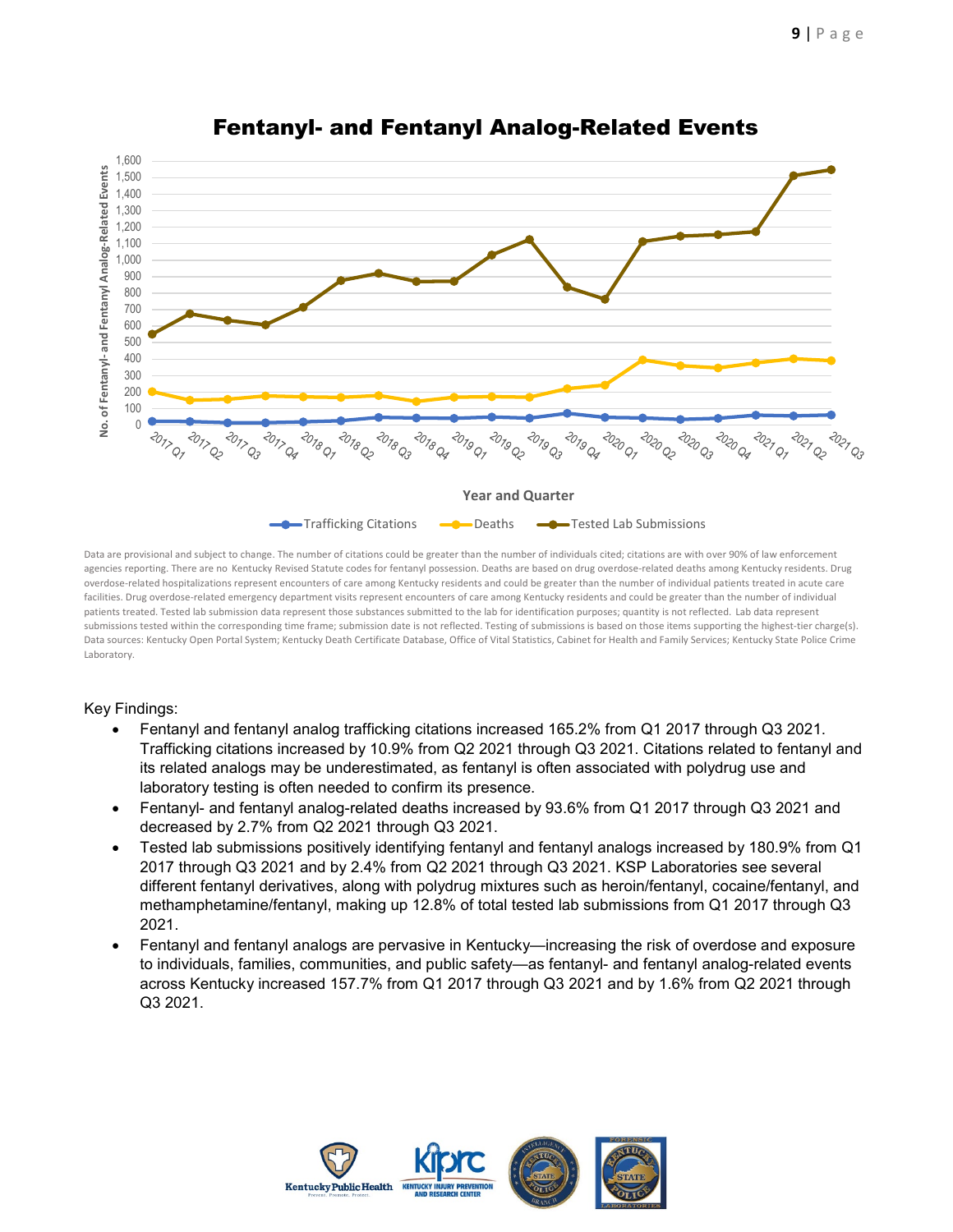

## Marijuana-Related Events

Data are provisional and subject to change. The number of citations could be greater than the number of individuals cited; citations are with over 90% of law enforcement agencies reporting. Deaths are based on drug overdose-related deaths among Kentucky residents. Drug overdose-related hospitalizations represent encounters of care among Kentucky residents and could be greater than the number of individual patients treated in acute care facilities. Drug overdose-related emergency department visits represent encounters of care among Kentucky residents and could be greater than the number of individual patients treated. Tested lab submission data represent those substances submitted to the lab for identification purposes; quantity is not reflected. Lab data represent submissions tested within the corresponding time frame; submission date is not reflected. Testing of submissions is based on those items supporting the highest-tier charge(s).

Data sources: Kentucky Death Certificate Database, Office of Vital Statistics, Cabinet for Health and Family Services; Kentucky Outpatient Claims Files, Office of Health and Data Analytics, Cabinet for Health and Family Services; Kentucky Inpatient Hospitalization Claims Files, Kentucky Office of Health and Data Analytics, Cabinet for Health and Family Services.

- Marijuana possession citations declined by 31.8% from Q1 2017 through Q3 2021 and decreased by 13.8% from Q2 2021 through Q3 2021.
- Marijuana trafficking citations declined by 38.4% from Q1 2017 through Q3 2021 and by 23.5% from Q2 2021 through Q3 2021.
- Marijuana (cannabis)-related deaths increased by 125% from Q1 2017 through Q3 2021 and by 42.1% from Q2 2021 through Q3 2021; all involved polydrug use.
- Marijuana-related emergency department visits decreased 18.2% from Q1 2017 through Q3 2021 and by 13.8% from Q2 2021 through Q3 2021.
- Marijuana-related inpatient hospitalizations declined 12.1% from Q1 2017 through Q3 2021 and 23.7% from Q2 2021 through Q3 2021.
- Tested lab submissions positively identifying marijuana increased 7.4% from Q1 2017 through Q3 2021 and 6.5% from Q2 2021 through Q3 2021. Marijuana accounted for 8.2% of the total tested submissions from Q1 2017 through Q3 2021 (data not shown).
- Marijuana use and distribution are prevalent across Kentucky, even as declines were observed in marijuana-related events from the beginning of 2017 through Q3 2021 as well as from Q2 2021 through Q3 2021 (28.3% and 12.4%, respectively).

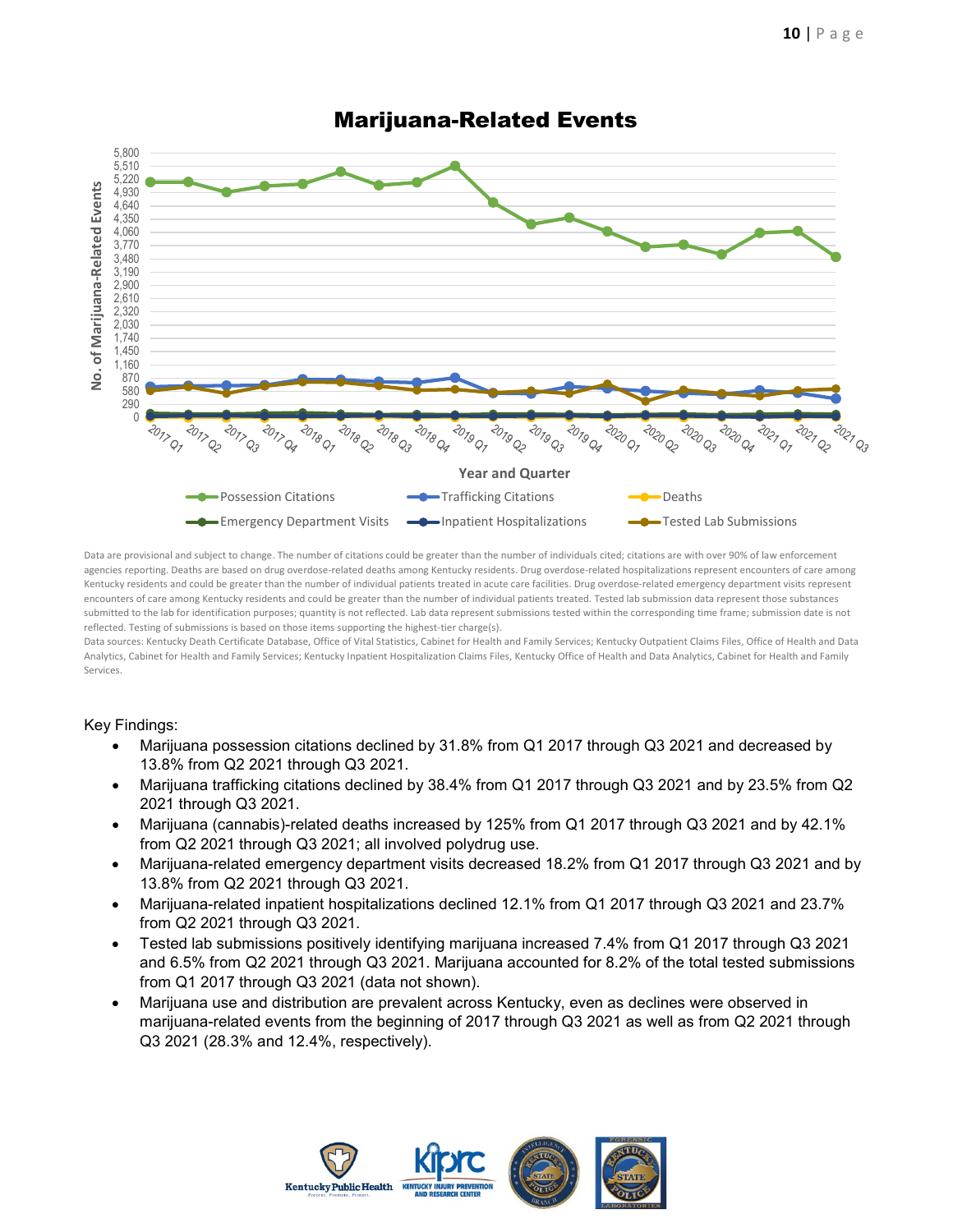

## General Drug Overdose-Related Events

\*A large emergency medical services (EMS) agency began reporting to the Kentucky State Ambulance Reporting System starting in January 2018. Data are provisional and subject to change. Deaths are based on drug overdose-related deaths among Kentucky residents. Drug overdose-related hospitalizations represent encounters of care among Kentucky residents and could be greater than the number of individual patients treated in acute care facilities. Drug overdose-related emergency department visits represent encounters of care among Kentucky residents and could be greater than the number of individual patients treated. EMS suspected overdose encounters, which represent encounters of care and could be greater than the number of individual patients treated, are based on scans of free-text fields and medication fields (for naloxone/Narcan administration with indicated positive response) and based on state of incident (Kentucky).

Data sources: Kentucky Death Certificate Database, Office of Vital Statistics, Cabinet for Health and Family Services; Kentucky Outpatient Claims Files, Office of Health and Data Analytics, Cabinet for Health and Family Services; Kentucky Inpatient Hospitalization Claims Files, Kentucky Office of Health and Data Analytics, Cabinet for Health and Family Services; Kentucky State Ambulance Reporting System, Kentucky Board of Emergency Medical Services.

- Statewide drug overdose-related deaths increased by 29.2% from Q1 2017 through Q4 2020; a 3.5% decline was observed from Q2 2021 through Q3 2021.
- Drug overdose-related emergency department visits declined 18.7% from Q1 2017 through Q3 2021 and by 7.6% from Q2 2021 through Q3 2021.
- Drug overdose-related hospitalizations declined by 27.0% from Q1 2017 through Q3 2021 and by 10.7% from Q2 2021 through Q3 2021.
- Emergency medical services (EMS) suspected drug overdose-related encounters increased 55.3% from Q1 2017 through Q3 2021. A 3.1% decline in EMS encounters occurred from Q2 2021 through Q3 2021.
- Among the law enforcement agencies currently reporting, 1,601 naloxone doses were administered from December 12, 2018, through September 30, 2021 (data not shown).
- Drug use, misuse, and distribution are still affecting Kentuckians, as a 5.5% increase in general drug overdose-related events was observed from Q1 2017 through Q3 2021. A 5.8% decrease occurred from Q2 2021 through Q3 2021.

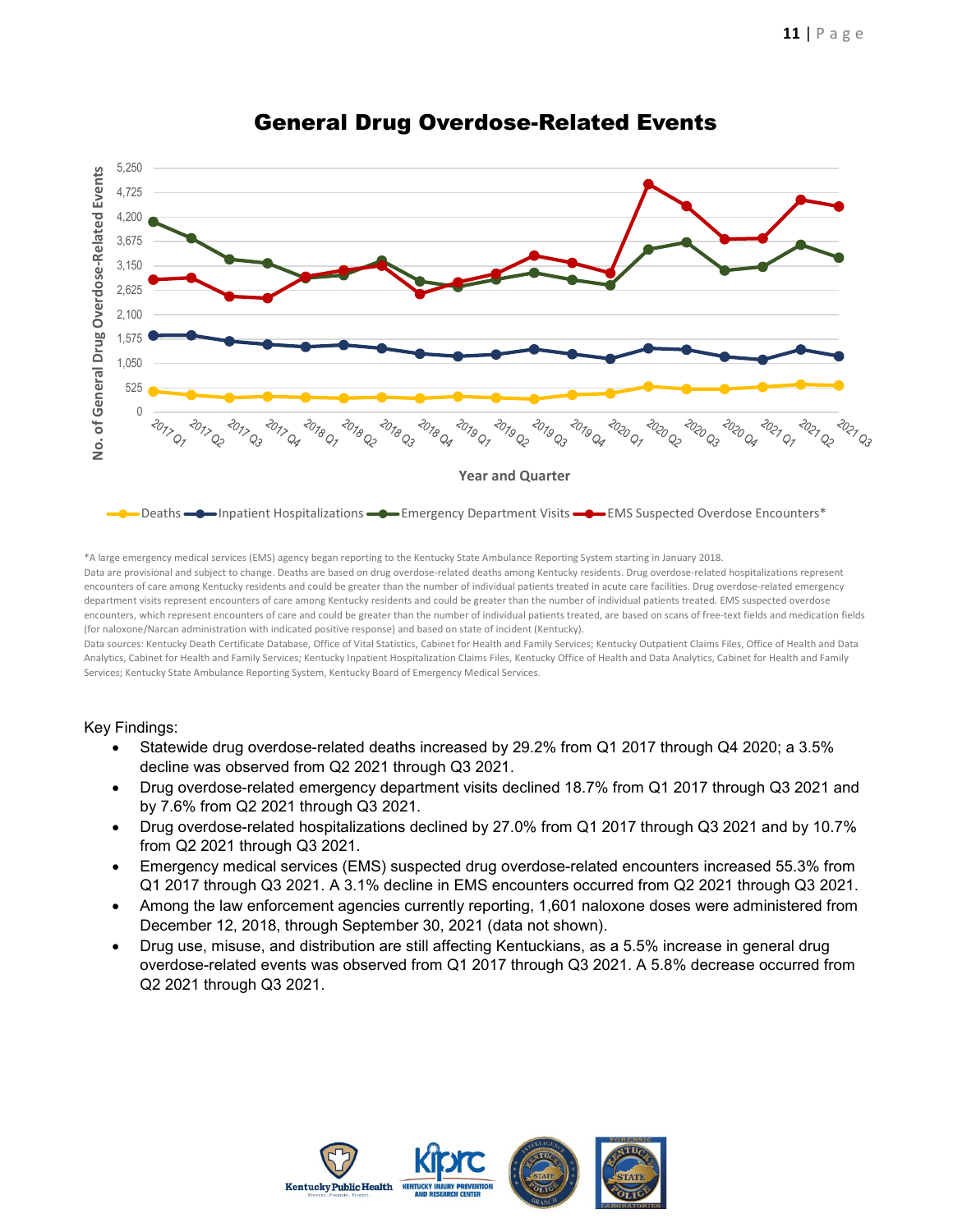## **K-SURE Data Matrix**

<span id="page-11-0"></span>

|                                                | <b>Emergency</b><br><b>Department (ED)</b><br><b>Visits</b>                                                             | <b>Inpatient</b><br><b>Hospitalizations</b>                                                                                                        | <b>Deaths</b>                                                                                                                                                                                                                | <b>Possession</b><br><b>Citations</b>                                               | <b>Trafficking</b><br><b>Citations</b>                                                                            | <b>Crime Lab</b><br><b>Submissions</b>                                         |
|------------------------------------------------|-------------------------------------------------------------------------------------------------------------------------|----------------------------------------------------------------------------------------------------------------------------------------------------|------------------------------------------------------------------------------------------------------------------------------------------------------------------------------------------------------------------------------|-------------------------------------------------------------------------------------|-------------------------------------------------------------------------------------------------------------------|--------------------------------------------------------------------------------|
| <b>Heroin</b>                                  | T401                                                                                                                    | T401                                                                                                                                               | T401                                                                                                                                                                                                                         | KRS: 35120,<br>35121, 42195,<br>42196, 42205,<br>42206                              | KRS: 35100, 35101,<br>42105, 42106, 42376,<br>42377, 42378, 42379,<br>42466, 42468, 42470,<br>42480, 42483, 42486 | Tested lab<br>submissions<br>represent those<br>substances<br>submitted to the |
| <b>Opioids</b>                                 | T400, T402, T403,<br>T404, T4060, T4069                                                                                 | T400, T402, T403,<br>T404, T4060, T4069                                                                                                            | T400, T402, T403, T404,<br>T406                                                                                                                                                                                              | KRS: 35220,<br>35221, 42197,<br>42198, 42209,<br>42210, 42237,<br>42238, 42246      | KRS: 35200, 35201,<br>42109, 42110, 42372,<br>42373, 42374, 42375,<br>42435, 42436, 42437,<br>42438, 42137, 42138 | lab for identification<br>purposes; quantity<br>is not reflected.              |
| <b>Methamphetamine</b>                         |                                                                                                                         |                                                                                                                                                    | Text scan                                                                                                                                                                                                                    | KRS: 42187.<br>42188, 42215,<br>42216                                               | KRS: 42113, 42114,<br>42290, 42291, 42364,<br>42365, 42366, 42367                                                 |                                                                                |
| <b>Cocaine</b>                                 | T405                                                                                                                    | T405                                                                                                                                               | T405                                                                                                                                                                                                                         | KRS: 35320,<br>35321, 42193,<br>42194, 42203,<br>42204                              | KRS: 35300, 35301,<br>42103, 42104, 42368,<br>42369, 42370, 42371                                                 |                                                                                |
| <b>Fentanyl and</b><br><b>Fentanyl Analogs</b> |                                                                                                                         |                                                                                                                                                    | T404 and text scan; Fentanyl<br>Analogs: Methylfentanyl,<br>Methoxybutyrylfentanyl,<br>Acetylfentanyl, Acrylfentanyl,<br>Hydroxythiofentanyl,<br>Butyrylfentanyl, Carfentanil,<br>Furanylfentanyl, Para_1,<br>Para_2, U47700 |                                                                                     | KRS: 42465, 42472,<br>42474, 42476, 42478,<br>42590, 42593, 42596,<br>42599                                       |                                                                                |
| <b>Marijuana</b>                               | T407X1, T407X2,<br>T407X3, T407X4,<br>T407X5                                                                            | T407X1, T407X2,<br>T407X3, T407X4,<br>T407X5                                                                                                       | T407                                                                                                                                                                                                                         | KRS: 42330                                                                          | KRS: 42301, 42302,<br>42311, 42312, 42321,<br>42322                                                               |                                                                                |
| <b>General Drug</b><br><b>Overdoses</b>        | T36-T50, T369, T379,<br>T399, T414, T427, T439,<br>T459, T479, T499                                                     | T36-T50, T369, T379,<br>T399, T414, T427, T439,<br>T459, T479, T499                                                                                | X40-X44, X60-X64, X85,<br>Y10-Y14                                                                                                                                                                                            |                                                                                     |                                                                                                                   |                                                                                |
| <b>Data Sources</b>                            | Kentucky Outpatient<br>Claims Files, Office of<br><b>Health and Data</b><br>Analytics, Cabinet for<br>Health and Family | Kentucky Inpatient<br><b>Hospitalization Claims</b><br>Files, Kentucky Office of<br>Health and Data<br>Analytics, Cabinet for<br>Health and Family | Kentucky Death Certificate<br>Database, Office of Vital<br>Statistics, Cabinet for Health<br>and Family Services:<br>Frankfort, Kentucky                                                                                     | Kentucky Open<br>Portal System,<br>Kentucky State<br>Police: Frankfort,<br>Kentucky | Kentucky Open Portal<br>System, Kentucky<br><b>State Police:</b><br>Frankfort, Kentucky                           | Kentucky State<br>Police Crime<br>Laboratory:<br>Frankfort, Kentucky           |